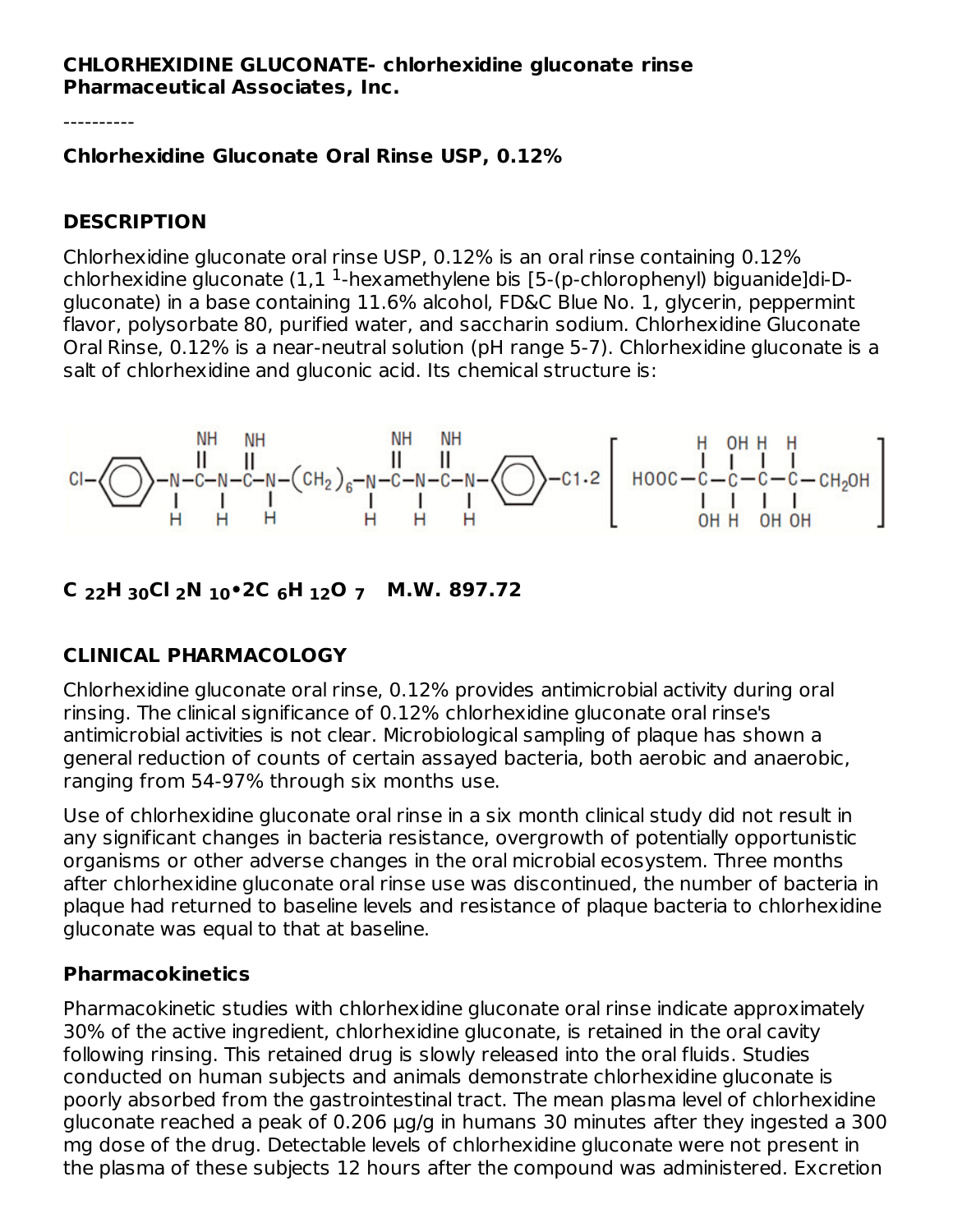of chlorhexidine gluconate occurred primarily through the feces (~90%). Less than 1% of the chlorhexidine gluconate ingested by these subjects was excreted in the urine.

# **INDICATIONS AND USAGE**

Chlorhexidine gluconate oral rinse, 0.12% is indicated for use between dental visits as part of a professional program for the treatment of gingivitis as characterized by redness and swelling of the gingivae, including gingival bleeding upon probing. Chlorhexidine gluconate oral rinse, 0.12% has not been tested among patients with acute necrotizing ulcerative gingivitis (ANUG). For patients having coexisting gingivitis and periodontitis, see **PRECAUTIONS**.

# **CONTRAINDICATIONS**

Chlorhexidine gluconate oral rinse, 0.12% should not be used by persons who are known to be hypersensitive to chlorhexidine gluconate or other formula ingredients.

# **WARNINGS**

The effect of chlorhexidine gluconate oral rinse, 0.12% on periodontitis has not been determined. An increase in supragingival calculus was noted in clinical testing in chlorhexidine gluconate oral rinse users compared with control users. It is not known if chlorhexidine gluconate use results in an increase in subgingival calculus. Calculus deposits should be removed by a dental prophylaxis at intervals not greater than six months. Anaphylaxis, as well as serious allergic reactions, have been reported during postmarketing use with dental products containing chlorhexidine. (See **CONTRAINDICATIONS)**.

# **PRECAUTIONS**

### **General**

1. For patients having coexisting gingivitis and periodontitis, the presence or absence of gingival inflammation following treatment with chlorhexidine gluconate oral rinse, 0.12% should not be used as a major indicator of underlying periodontitis.

2. Chlorhexidine gluconate oral rinse, 0.12% can cause staining of oral surfaces, such as tooth surfaces, restorations, and the dorsum of the tongue. Not all patients will experience a visually significant increase in tooth staining. In clinical testing, 56% of chlorhexidine gluconate oral rinse users exhibited a measurable increase in facial anterior stain, compared to 35% of control users after six months; 15% of chlorhexidine gluconate users developed what was judged to be heavy stain, compared to 1% of control users after six months. Stain will be more pronounced in patients who have heavier accumulations of unremoved plaque.

Stain resulting from use of chlorhexidine gluconate oral rinse, 0.12% does not adversely affect health of the gingivae or other oral tissues. Stain can be removed from most tooth surfaces by conventional professional prophylactic techniques. Additional time may be required to complete the prophylaxis. Discretion should be used when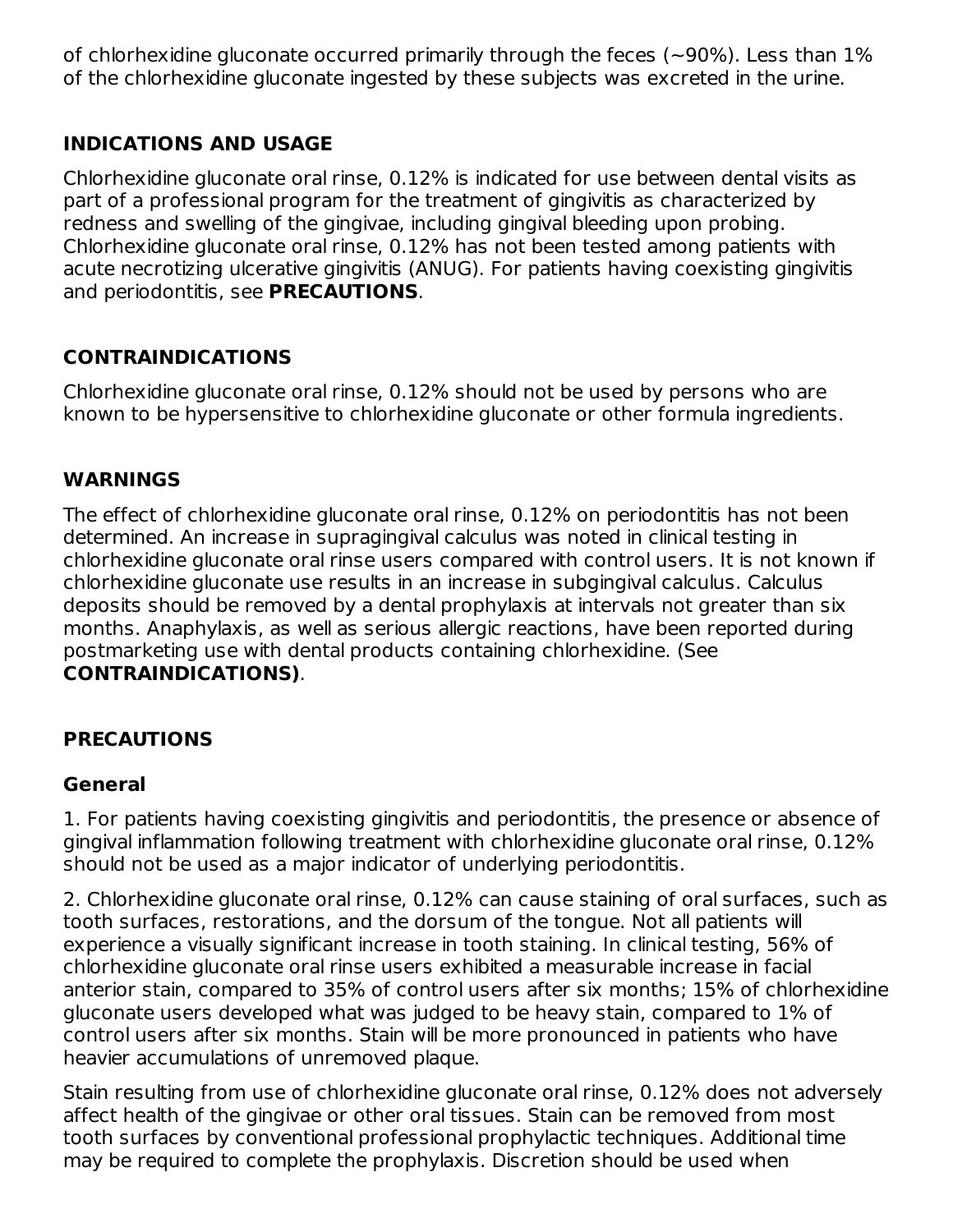prescribing to patients with anterior facial restorations with rough surfaces or margins. If natural stain cannot be removed from these surfaces by a dental prophylaxis, patients should be excluded from chlorhexidine gluconate oral rinse, 0.12% treatment if permanent discoloration is unacceptable. Stain in these areas may be difficult to remove by dental prophylaxis and on rare occasions may necessitate replacement of these restorations.

3. Some patients may experience an alteration in taste perception while undergoing treatment with chlorhexidine gluconate oral rinse. Rare instances of permanent taste alteration following chlorhexidine gluconate oral rinse use have been reported via postmarketing product surveillance.

# **Pregnancy**

# **Teratogenic Effects**

Reproduction studies have been performed in rats and rabbits at chlorhexidine gluconate doses up to 300 mg/kg/day and 40 mg/kg/day, respectively, and have not revealed evidence of harm to the fetus. However, adequate and well-controlled studies in pregnant women have not been done. Because animal reproduction studies are not always predictive of human response, this drug should be used during pregnancy only if clearly needed.

### **Nursing Mothers**

It is not known whether this drug is excreted in human milk. Because many drugs are excreted in human milk, caution should be exercised when chlorhexidine gluconate oral rinse is administered to nursing women. In parturition and lactation studies with rats, no evidence of impaired parturition or of toxic effects to suckling pups was observed when chlorhexidine gluconate was administered to dams at doses that were over 100 times greater than that which would result from a person's ingesting 30 mL (2 capfuls) of chlorhexidine gluconate oral rinse, 0.12% per day.

### **Pediatric Use**

Clinical effectiveness and safety of chlorhexidine gluconate oral rinse, 0.12% have not been established in children under the age of 18.

### **Carcinogenesis, Mutagenesis, Impairment of Fertility**

In a drinking water study in rats, carcinogenic effects were not observed at doses up to 38 mg/kg/day. Mutagenic effects were not observed in two mammalian in vivo mutagenesis studies with chlorhexidine gluconate. The highest doses of chlorhexidine used in a mouse dominant-lethal assay and a hamster cytogenetics test were 1000 mg/kg/day and 250 mg/kg/day, respectively. No evidence of impaired fertility was observed in rats at doses up to 100 mg/kg/day.

# **ADVERSE REACTIONS**

The most common side effects associated with chlorhexidine gluconate oral rinses are: 1) an increase in staining of teeth and other oral surfaces; 2) an increase in calculus formation; and 3) an alteration in taste perception, see **WARNINGS** and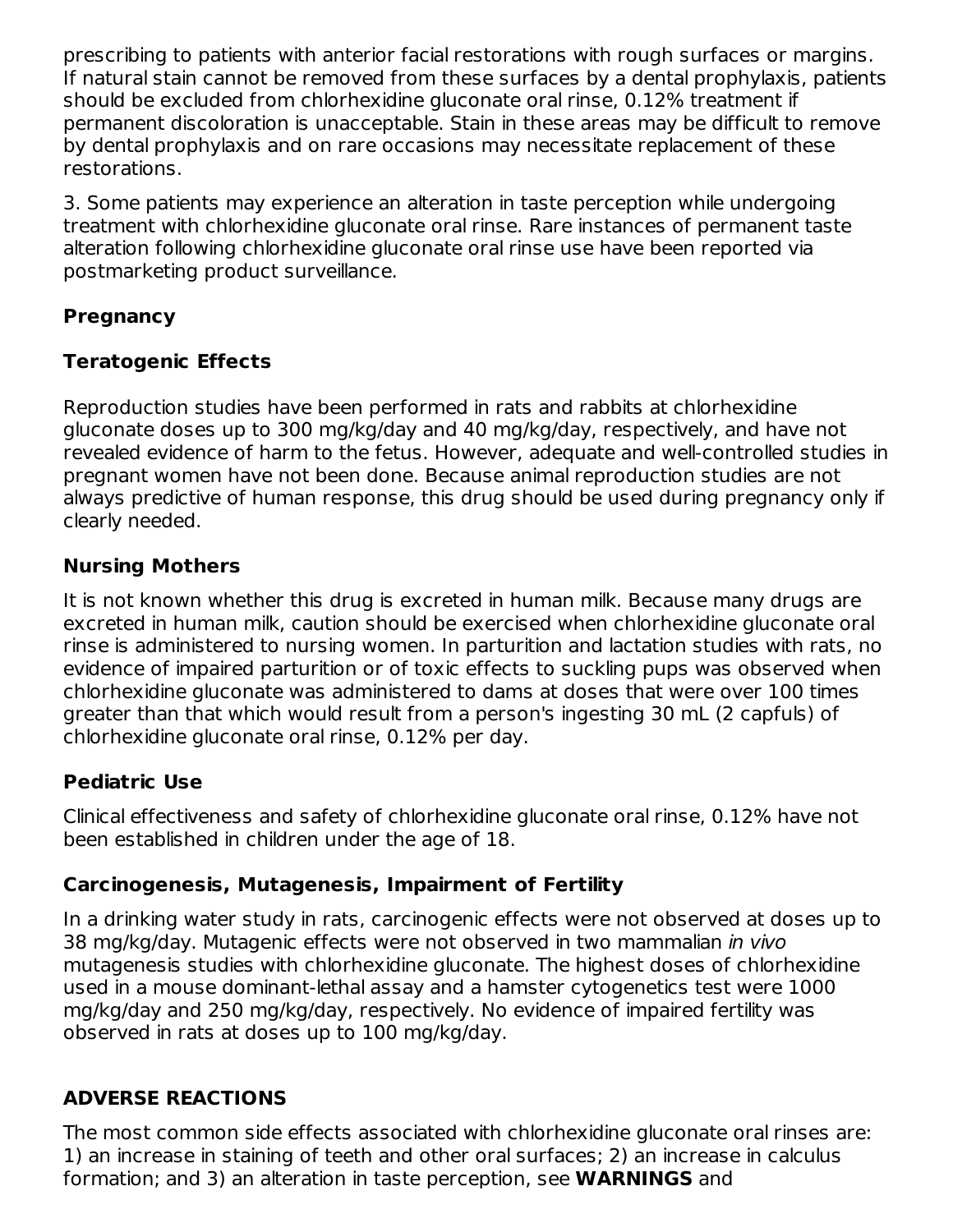formation; and 3) an alteration in taste perception, see **WARNINGS** and **PRECAUTIONS**. Oral irritation and local allergy-type symptoms have been spontaneously reported as side effects associated with the use of chlorhexidine gluconate oral rinse. The following oral mucosal side effects were reported during placebo-controlled adult clinical trials: aphthous ulcer, grossly obvious gingivitis, trauma, ulceration, erythema, desquamation, coated tongue, keratinization, geographic tongue, mucocele, and short frenum. Each occurred at a frequency of less than 1%. Among postmarketing reports, the most frequently reported oral mucosal symptoms associated with chlorhexidine gluconate oral rinse are stomatitis, gingivitis, glossitis, ulcer, dry mouth, hypesthesia, glossal edema, and paresthesia. Minor irritation and superficial desquamation of the oral mucosa have been noted in patients using chlorhexidine gluconate oral rinse. There have been cases of parotid gland swelling and inflammation of the salivary glands (sialadenitis) reported in patients using chlorhexidine gluconate oral rinse.

To report SUSPECTED ADVERSE REACTIONS, contact Pharmaceutical Associates, Inc. at 1-800-845-8210 or FDA at 1-800-FDA-1088 or www.fda.gov/medwatch.

# **OVERDOSAGE**

Ingestion of 1 or 2 ounces of chlorhexidine gluconate oral rinse, 0.12% by a small child (~10 kg body weight) might result in gastric distress, including nausea, or signs of alcohol intoxication. Medical attention should be sought if more than 4 ounces of chlorhexidine gluconate oral rinse, 0.12% is ingested by a small child or if signs of alcohol intoxication develop.

# **DOSAGE AND ADMINISTRATION**

Chlorhexidine gluconate oral rinse, 0.12% therapy should be initiated directly following a dental prophylaxis. Patients using chlorhexidine gluconate oral rinse, 0.12% should be reevaluated and given a thorough prophylaxis at intervals no longer than six months. Recommended use is twice daily oral rinsing for 30 seconds, morning and evening after toothbrushing. Usual dosage is 15 mL of undiluted chlorhexidine gluconate oral rinse, 0.12%. Patients should be instructed to not rinse with water or other mouthwashes, brush teeth or eat immediately after using chlorhexidine gluconate oral rinse, 0.12%. Chlorhexidine gluconate oral rinse, 0.12% is not intended for ingestion and should be expectorated after rinsing.

# **HOW SUPPLIED**

Chlorhexidine Gluconate Oral Rinse USP, 0.12% is a blue, peppermint flavored liquid and is supplied as:

NDC 0121-0893-16: 16 fl oz (473 mL)

NDC 0121-0893-15: 15 mL unit dose cup, in a tray of 10 cups.

NDC 0121-0893-40: Case contains 40 unit dose cups of 15 mL.

NDC 0121-0893-00: Case contains 100 unit dose cups of 15 mL.

**Store at 20° to 25°C (68° to 77°F) [See USP Controlled Room Temperature].**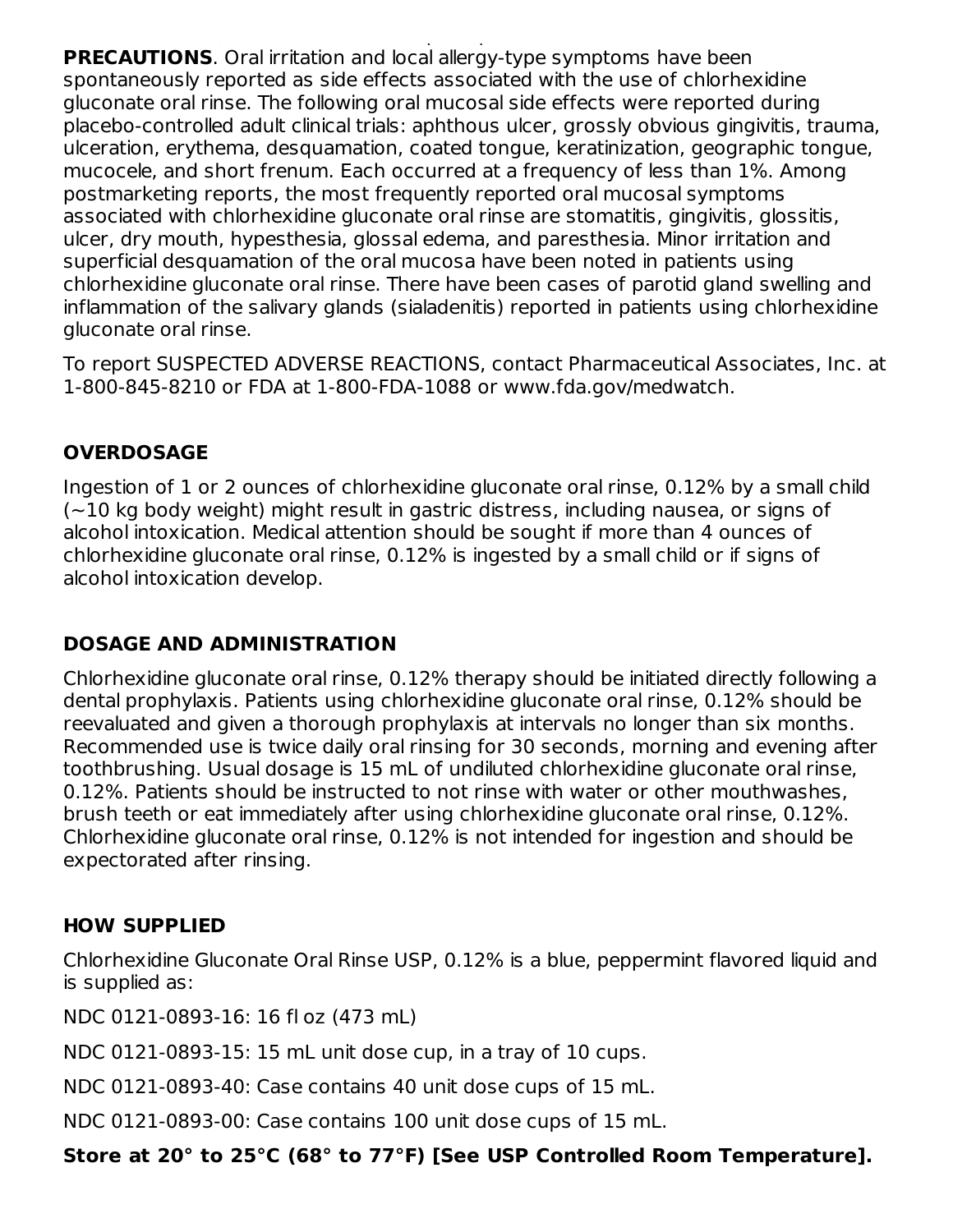# **Rx only**

# **Keep out of reach of children**

Dispense in bottle as provided with a child-resistant closure.

# **MANUFACTURED BY**

#### **Pharmaceutical Associates, Inc.**

Greenville, SC 29605 www.paipharma.com

### R12/20

# **What To Expect When Using Chlorhexidine Gluconate Oral Rinse USP, 0.12%**

Your dentist has prescribed chlorhexidine gluconate oral rinse, 0.12% to treat your gingivitis, to help reduce the redness and swelling of your gums, and also to help you control any gum bleeding. Use chlorhexidine gluconate oral rinse regularly, as directed by your dentist, in addition to daily brushing. Spit out after use. Chlorhexidine gluconate oral rinse should not be swallowed.

If you develop allergic symptoms such as skin rash, itch, generalized swelling, breathing difficulties, light headedness, rapid heart rate, upset stomach or diarrhea, seek medical attention immediately. Chlorhexidine gluconate oral rinse should not be used by persons who have a sensitivity to it or its components.

Chlorhexidine gluconate oral rinse may cause some tooth discoloration or increase in tartar (calculus) formation, particularly in areas where stain and tartar usually form. It is important to see your dentist for removal of any stain or tartar at least every six months or more frequently if your dentist advises.

- Both stain and tartar can be removed by your dentist or hygienist. Chlorhexidine gluconate oral rinse may cause permanent discoloration of some front-tooth fillings.
- To minimize discoloration, you should brush and floss daily, emphasizing areas which begin to discolor.
- Chlorhexidine gluconate oral rinse may taste bitter to some patients and can affect how foods and beverages taste. This will become less noticeable in most cases with continued use of chlorhexidine gluconate oral rinse.
- To avoid taste interference, rinse with chlorhexidine gluconate oral rinse after meals. Do not rinse with water or other mouthwashes immediately after rinsing with chlorhexidine gluconate oral rinse.

If you have any questions or comments about chlorhexidine gluconate oral rinse, contact your dentist or pharmacist. Call your doctor for medical advice about side effects. You may report side effects to Pharmaceutical Associates, Inc. at 1-800-845- 8210 or FDA at 1-800-FDA-1088 or www.fda.gov/medwatch.

# **Store at 20° to 25°C (68° to 77°F) [See USP Controlled Room Temperature].**

# **MANUFACTURED BY**

**Pharmaceutical Associates, Inc.** Greenville, SC 29605 www.paipharma.com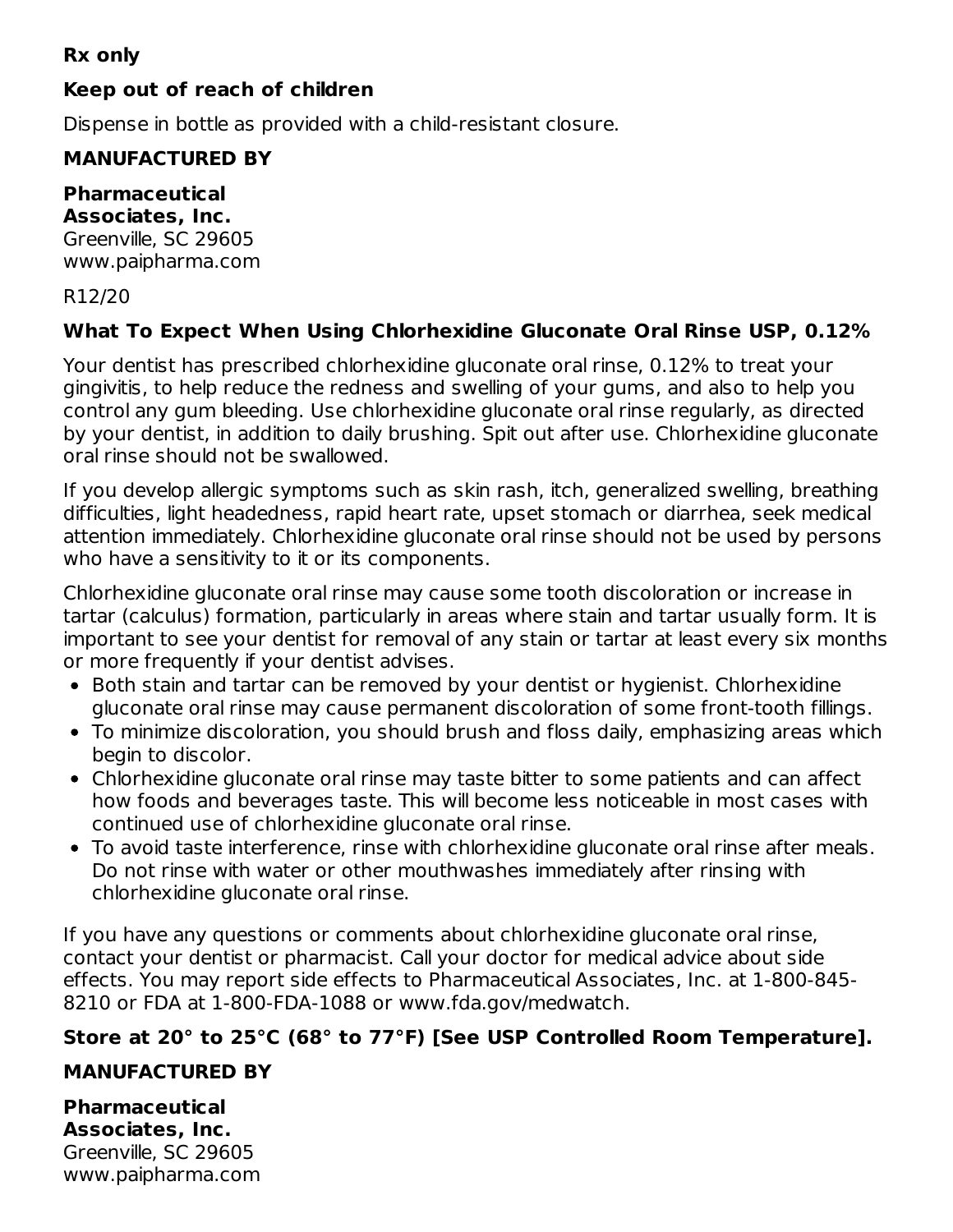# **PRINCIPAL DISPLAY PANEL - 16 oz (473 mL) Bottle Label**

#### **NDC 0121-0893-16**

#### **CHLORHEXIDINE GLUCONATE Oral Rinse USP, 0.12%**

**DIRECTIONS FOR USE:** Swish 1 tablespoon (15 mL) in mouth undiluted for 30 seconds, then spit. Use after breakfast and before bedtime. Or, use as prescribed.

**NOTE:** to minimize medicinal taste, do not rinse with water immediately after use.

Store at 20° to 25°C (68° to 77°F) [See USP Controlled Room Temperature].

Dispense in bottle as provided or in an amber plastic bottle with a child-resistant closure.

# **KEEP THIS AND ALL MEDICATIONS OUT OF THE REACH OF CHILDREN.**

Pharmaceutical Associates, Inc.

Greenville, SC 29605

www.paipharma.com

#### **Rx only**

### **16 fl oz (473 mL)**

X0893161120 R11/20

#### **WHAT TO EXPECT WHEN USING Chlorhexidine Gluconate Oral Rinse USP**

Your dentist has prescribed chlorhexidine gluconate oral rinse, 0.12% to treat your gingivitis, to help reduce the redness and swelling of your gums, and also to help you control any gum<br>bleeding. Use chlorhexidine gluconate oral rinse regularly, as directed by your dentist, in addition to<br>daily brushing. Spit out after use. Chlorhexidine<br>gluconate oral rinse should not be swallowed. If you develop allergic symptoms such as skin rash, itch, generalized swelling, breathing

difficulties, light headedness, rapid heart rate, upset stomach or diarrhea, seek medical attention immediately. Chlorhexidine gluconate oral rinse



should not be used by persons who have a sensitivity to it or its components.

Chlorhexidine gluconate may cause some tooth discoloration or increases in tartar (calculus) formation, particularly in areas where stain and tartar usually form. It is important to see your dentist for removal of any stain or tartar at least every six months, or more frequently if your dentist advises.

- . Both stain and tartar can be removed by your dentist or hygienist. Chlorhexidine gluconate oral rinse may cause permanent discoloration of some front-tooth fillings.
- To minimize discoloration, you should brush and floss daily, emphasizing areas which begin to discolor.
- · Chlorhexidine gluconate oral rinse may taste bitter to some patients and can affect how foods and beverages taste. This will become less noticeable in most cases with continued use of chlorhexidine gluconate oral rinse.
- . To avoid taste interference, rinse with chlorhexidine gluconate oral rinse after meals. Do not rinse with water or other mouthwashes immediately after rinsing with chlorhexidine gluconate oral rinse.

If you have any questions or comments about chlorhexidine gluconate oral rinse, contact your dentist or pharmacist. Call your doctor for medical<br>advice about side effects. You may report side effects to FDA at 1-800-FDA-1088. R11/20

X0893161120

#### NDC 0121-0893-16

# **Chlorhexidine Gluconate Oral Rinse USP,**  $0.12%$

Ingredients: 0.12% chlorhexidine gluconate in a base containing 11.6% alcohol, FD&C Blue No. 1, glycerin, peppermint flavor, polysorbate 80, purified water, and saccharin sodium.

Directions For Use: Swish 1 tablespoon (15 mL) in mouth undiluted for 30 seconds, then spit out. Use after breakfast and before bedtime. Or, use as prescribed.

NOTE: To minimize medicinal taste, do not rinse with water immediately after use.

Store at 20° to 25°C (68° to 77°F) [See USP Controlled Room Temperature].

Dispense in bottle as provided or in an amber plastic bottle with a child-resistant closure.

To Open: Squeeze cap and turn.

To Close: Turn cap until it locks.

KEEP THIS AND ALL MEDICATIONS OUT OF THE REACH OF CHILDREN.



Rx only 16 fl oz (473 mL)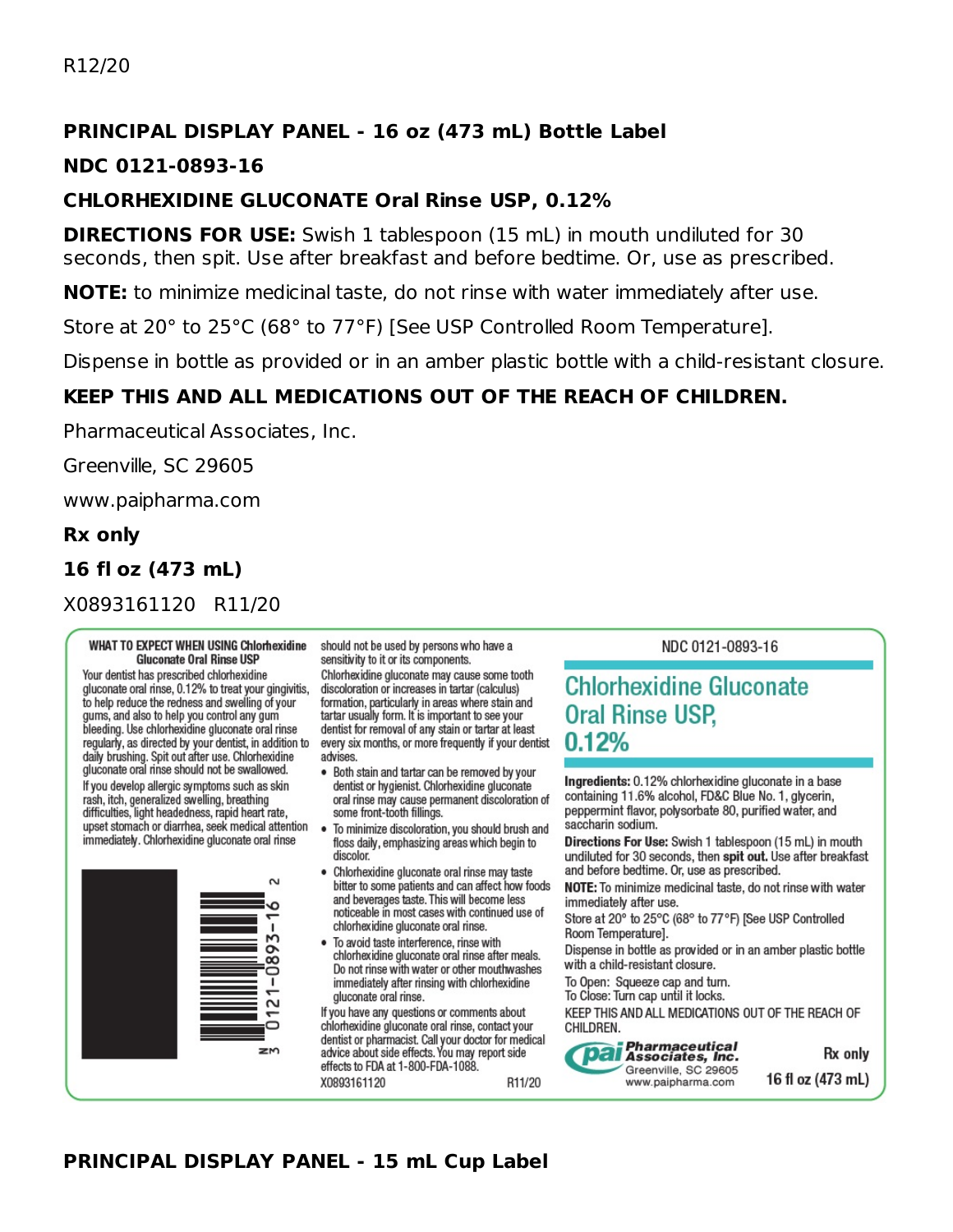#### **Delivers 15 mL** NDC 0121-0893-15

### **CHLORHEXIDINE GLUCONATE Oral Rinse USP, 0.12%**

#### **Package Not Child-Resistant**

#### **Rx ONLY**

PHARMACEUTICAL ASSOCIATES, INC. GREENVILLE, SC 29605

#### **SEE INSERT**

A0893150121



| <b>CHLORHEXIDINE GLUCONATE</b><br>chlorhexidine gluconate rinse                 |                         |                           |                                          |  |                             |  |
|---------------------------------------------------------------------------------|-------------------------|---------------------------|------------------------------------------|--|-----------------------------|--|
|                                                                                 |                         |                           |                                          |  |                             |  |
| <b>Product Information</b>                                                      |                         |                           |                                          |  |                             |  |
| <b>Product Type</b>                                                             | HUMAN PRESCRIPTION DRUG | <b>Item Code (Source)</b> |                                          |  | NDC:0121-0893               |  |
| <b>Route of Administration</b>                                                  | ORAI                    |                           |                                          |  |                             |  |
|                                                                                 |                         |                           |                                          |  |                             |  |
|                                                                                 |                         |                           |                                          |  |                             |  |
| <b>Active Ingredient/Active Moiety</b>                                          |                         |                           |                                          |  |                             |  |
|                                                                                 | <b>Ingredient Name</b>  |                           | <b>Basis of Strength</b>                 |  | <b>Strength</b>             |  |
| CHLORHEXIDINE GLUCONATE (UNII: MOR84MUD8E) (CHLORHEXIDINE -<br>UNII:R4KO0DY52L) |                         |                           | <b>CHLORHEXIDINE</b><br><b>GLUCONATE</b> |  | $1.2 \text{ mg}$<br>in 1 ml |  |
|                                                                                 |                         |                           |                                          |  |                             |  |
|                                                                                 |                         |                           |                                          |  |                             |  |
| <b>Inactive Ingredients</b>                                                     |                         |                           |                                          |  |                             |  |
|                                                                                 | <b>Ingredient Name</b>  |                           |                                          |  | <b>Strength</b>             |  |
| ALCOHOL (UNII: 3K9958V90M)                                                      |                         |                           |                                          |  |                             |  |
| <b>GLYCERIN (UNII: PDC6A3C0OX)</b>                                              |                         |                           |                                          |  |                             |  |
| POLYSORBATE 80 (UNII: 60ZP39ZG8H)                                               |                         |                           |                                          |  |                             |  |